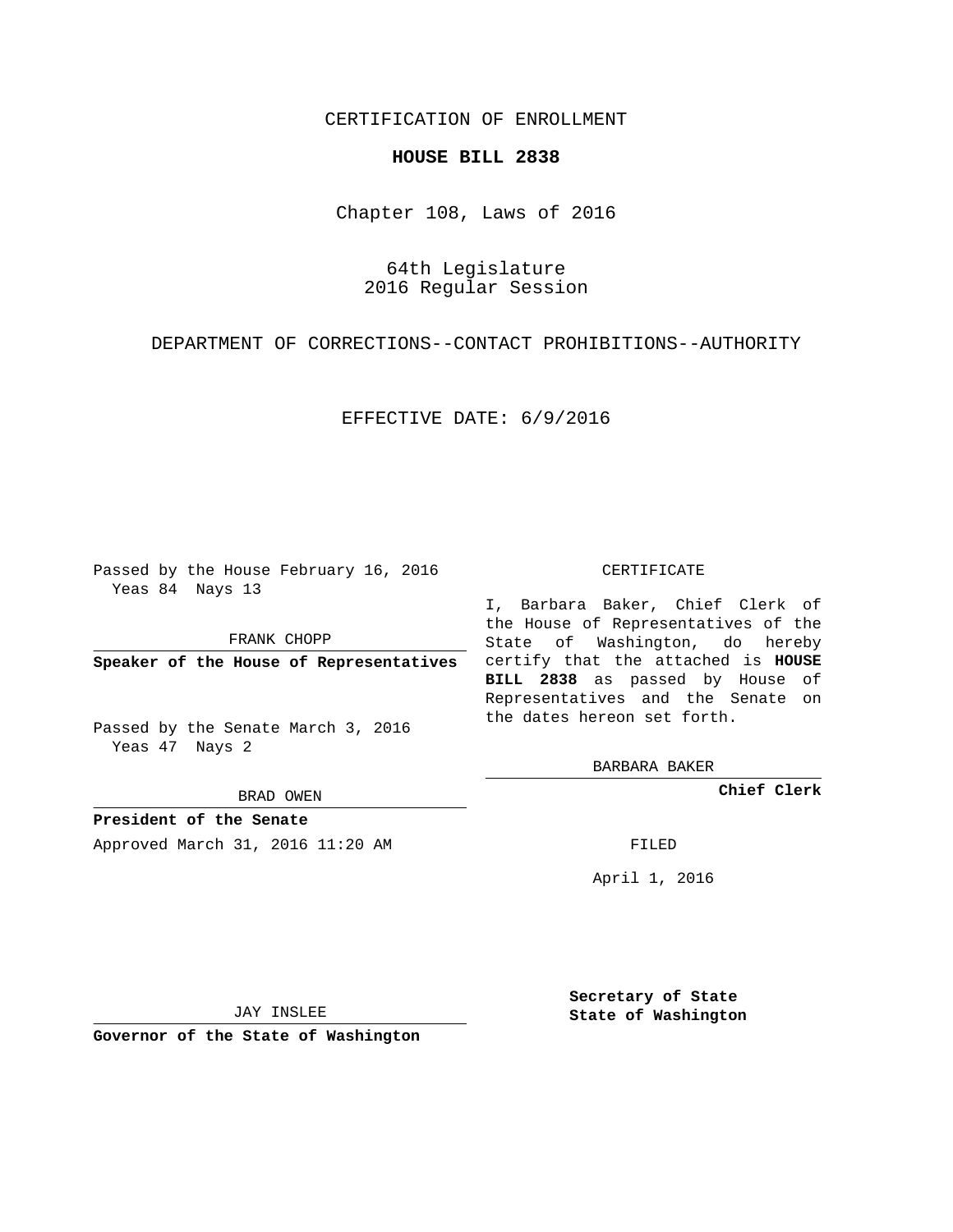# **HOUSE BILL 2838**

Passed Legislature - 2016 Regular Session

**State of Washington 64th Legislature 2016 Regular Session**

**By** Representatives Klippert and Hayes; by request of Department of Corrections

Read first time 01/22/16. Referred to Committee on Public Safety.

 AN ACT Relating to clarifying the department of corrections' authority to impose conditions prohibiting contact with other persons, even if the offender is not a sex offender; and reenacting 4 and amending RCW 9.94A.704.

BE IT ENACTED BY THE LEGISLATURE OF THE STATE OF WASHINGTON:

 **Sec. 1.** RCW 9.94A.704 and 2015 c 287 s 7 and 2015 c 134 s 8 are 7 each reenacted and amended to read as follows:

 (1) Every person who is sentenced to a period of community custody shall report to and be placed under the supervision of the 10 department, subject to RCW 9.94A.501.

 (2)(a) The department shall assess the offender's risk of reoffense and may establish and modify additional conditions of community custody based upon the risk to community safety.

 (b) Within the funds available for community custody, the department shall determine conditions on the basis of risk to community safety, and shall supervise offenders during community custody on the basis of risk to community safety and conditions imposed by the court. The secretary shall adopt rules to implement 19 the provisions of this subsection  $(2)(b)$ .

 (3) If the offender is supervised by the department, the department shall at a minimum instruct the offender to: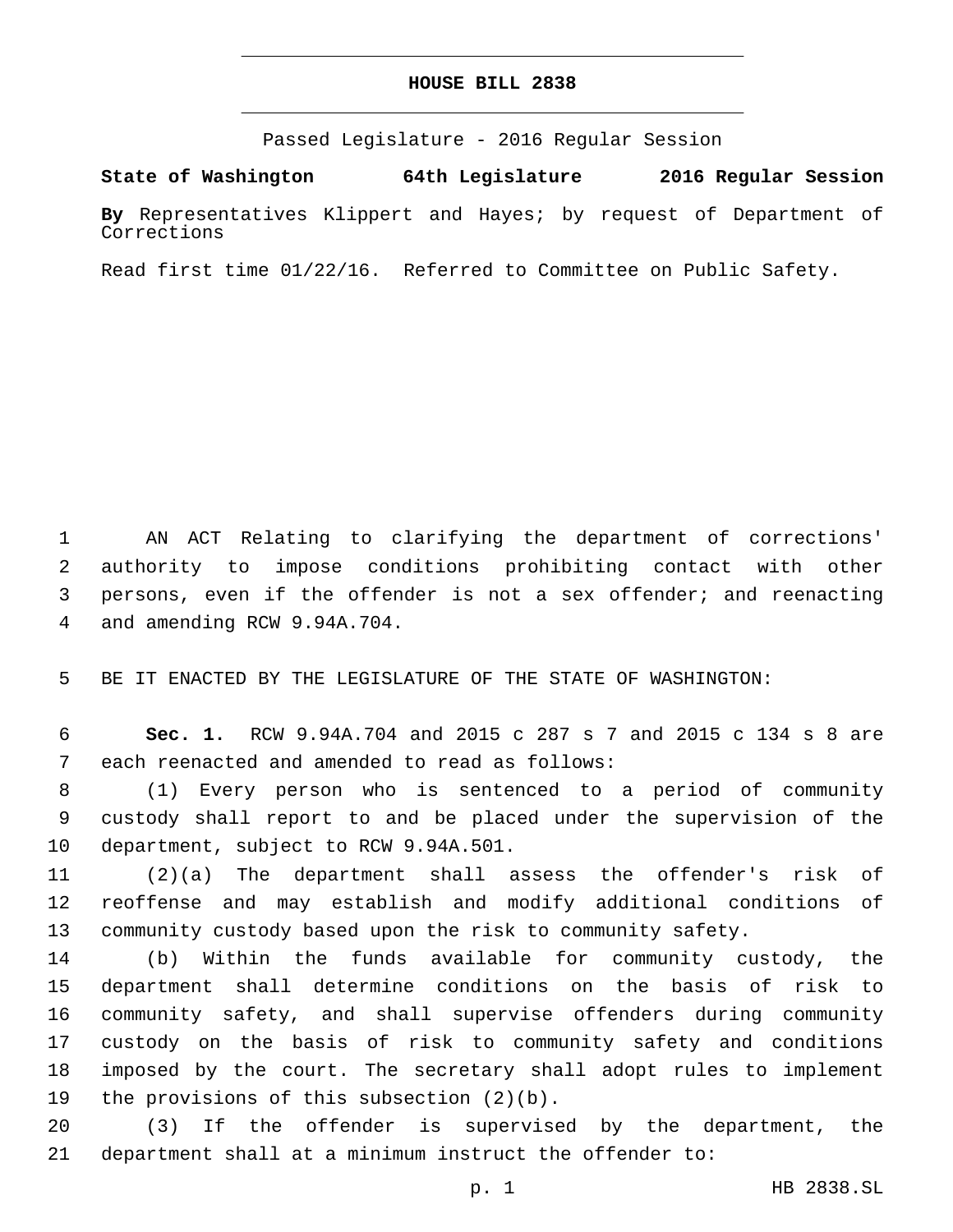(a) Report as directed to a community corrections officer;

(b) Remain within prescribed geographical boundaries;

 (c) Notify the community corrections officer of any change in the offender's address or employment;4

5 (d) Pay the supervision fee assessment; and

 (e) Disclose the fact of supervision to any mental health or chemical dependency treatment provider, as required by RCW 9.94A.722.

 (4) The department may require the offender to participate in rehabilitative programs, or otherwise perform affirmative conduct, 10 and to obey all laws.

 (5) If the offender was sentenced pursuant to a conviction for a 12 sex offense, the department may:

 (a) Require the offender to refrain from direct or indirect contact with the victim of the crime or immediate family member of the victim of the crime. If a victim or an immediate family member of a victim has requested that the offender not contact him or her after notice as provided in RCW 72.09.340, the department shall require the offender to refrain from contact with the requestor. Where the victim is a minor, the parent or guardian of the victim may make a request on the victim's behalf. This subsection is not intended to reduce the preexisting authority of the department to impose no-contact 22 conditions regardless of the offender's crime and regardless of who 23 is protected by the no-contact condition, where such condition is 24 based on risk to community safety.

 (b) Impose electronic monitoring. Within the resources made available by the department for this purpose, the department shall carry out any electronic monitoring using the most appropriate technology given the individual circumstances of the offender. As used in this section, "electronic monitoring" has the same meaning as 30 in RCW 9.94A.030.

 (6) The department may not impose conditions that are contrary to those ordered by the court and may not contravene or decrease court-33 imposed conditions.

 (7)(a) The department shall notify the offender in writing of any 35 additional conditions or modifications.

 (b) By the close of the next business day after receiving notice of a condition imposed or modified by the department, an offender may request an administrative review under rules adopted by the department. The condition shall remain in effect unless the reviewing officer finds that it is not reasonably related to the crime of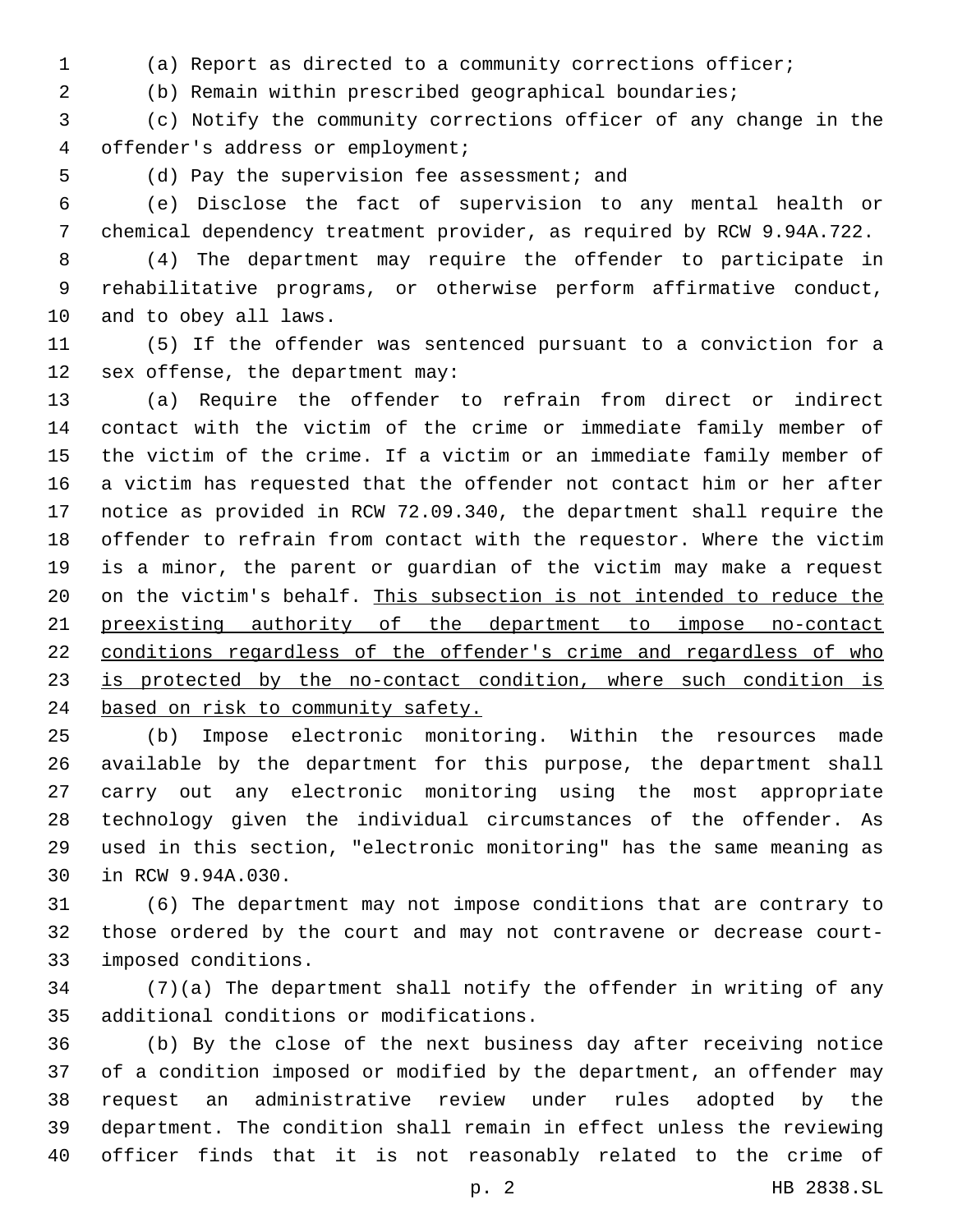conviction, the offender's risk of reoffending, or the safety of the 2 community.

 (8) The department shall notify the offender in writing upon community custody intake of the department's violation process.

 (9) The department may require offenders to pay for special services rendered including electronic monitoring, day reporting, and telephone reporting, dependent on the offender's ability to pay. The department may pay for these services for offenders who are not able 9 to pay.

 (10)(a) When an offender on community custody is under the authority of the board, the department shall assess the offender's risk of recidivism and shall recommend to the board any additional or modified conditions based upon the offender's risk to community safety and may recommend affirmative conduct or electronic monitoring consistent with subsections (4) through (6) of this section.

 (b) The board may impose conditions in addition to court-ordered conditions. The board must consider and may impose department- recommended conditions. The board must impose a condition requiring the offender to refrain from contact with the victim or immediate family member of the victim as provided in subsection (5)(a) of this 21 section.

 (c) By the close of the next business day, after receiving notice of a condition imposed by the board or the department, an offender may request an administrative hearing under rules adopted by the board. The condition shall remain in effect unless the hearing examiner finds that it is not reasonably related to any of the 27 following:

- 
- 

28 (i) The crime of conviction;

29 (ii) The offender's risk of reoffending;

30 (iii) The safety of the community.

 (d) If the department finds that an emergency exists requiring the immediate imposition of additional conditions in order to prevent the offender from committing a crime, the department may impose such conditions. The department may not impose conditions that are contrary to those set by the board or the court and may not contravene or decrease court-imposed or board-imposed conditions. Conditions imposed under this subsection shall take effect immediately after notice to the offender by personal service, but shall not remain in effect longer than seven working days unless 40 approved by the board.